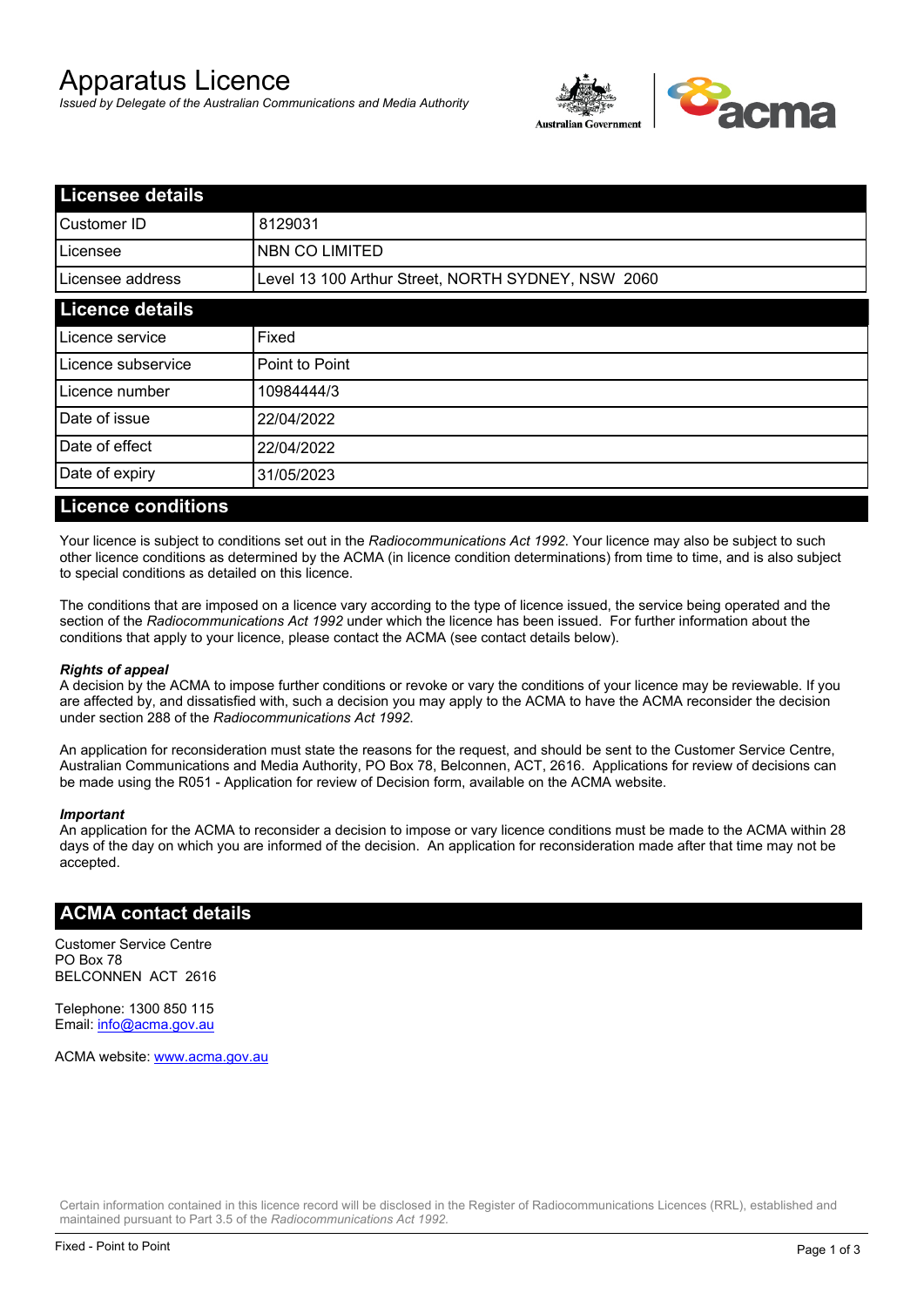# **Advisory Notes applying to licence no.: 10984444/3**

Conditions applicable to the operation of Point to Point station(s) authorised under this licence can be found in the Radiocommunications Licence Conditions (Apparatus Licence) Determination and the Radiocommunications Licence Conditions (Fixed Licence) Determination, the 'fixed licence lcd'. Copies of these determinations are available from the ACMA and from the ACMA home page (www.acma.gov.au).